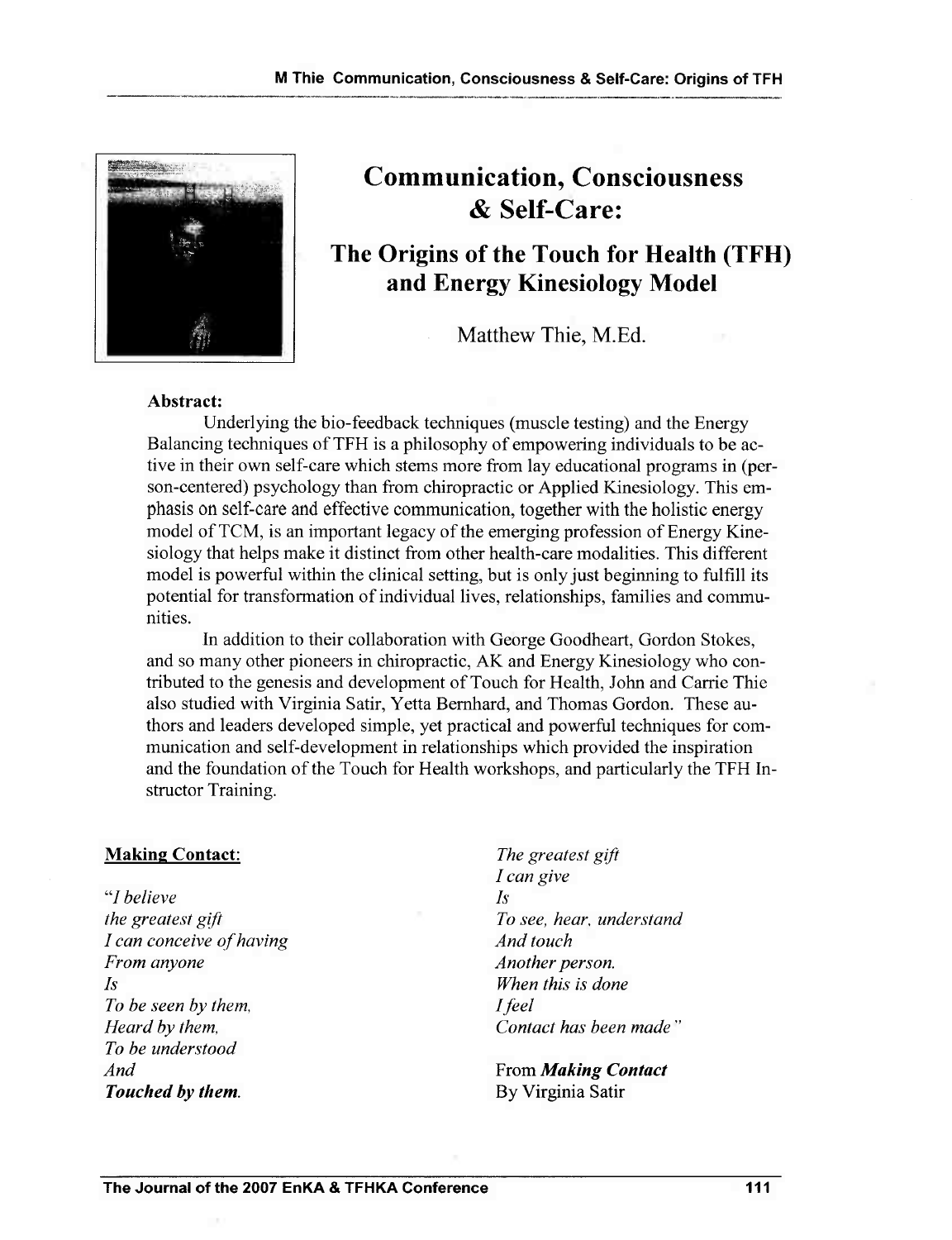I count, therefore I am worth the investment of risk & pain to:

- 1. Change sabotaging behavior patterns.
- 2. Take necessary Risks of Self-Assertion
- 3. Develop interest beyond my own immediate personal concerns
- 4. Bring Meaning into my Life

From *How to be Somebody*  By Yetta Bernhard,

#### *Physician Heal Thyself:* Self-care is Not Only "Do it Yourself'

How many kinesiologists do you know that dedicate their lives to helping others to feel better and discover their own Wellness, yet leave their own self-care for last, often suffering ill-health in their service of others? Virginia Satir, in her introduction to *Self Care* by Yetta Bernhard, notes that we all "know" that selfcare, taking care of ourselves, is important, yet all too frequently WE DON'T DO IT. She proposes that there are two reasons for this. *First,* we don't actually believe it. Our choices and actions belie our actual priorities and deep seated, often unconscious, beliefs. *Second,* we don't actually know HOW to take care of ourselves, or even very clearly WHAT our own Wellness consists of. The dynamic between knowledge, selfawareness and action creates not only the practical parameters of taking care of ourselves, but actually the sacred path of self-discovery and authenticity which is the common thread underlying all heal-

How to be Somebody ing and the essential foundation of all spiritual practice.

> Louise Hay, in her contribution to *Healers on Healing,* points out that taking care of ourselves, far from a selfish act, is the beginning point of spirituality, healing, and ultimately the only true form of revolution that will contribute to positive change for all of humanity and the world. Hay also points out that selfcare often also means acting selflessly, or as Yetta Bernhard describes it, "developing interests beyond immediate personal concerns". Carl Rogers refers to transcending one's own narrow interests in the context of group-centered leadership, and Abraham Maslow refers to "Meta-Motivation" beyond personal needs and gratification, as a universal aspect of self-actualized people.

In the TFH tradition, we have a "Rule of Two's. This refers to muscle testing with light pressure (2 pounds, or even 2 ounces), checking to see if a muscle locks within 2 inches, pushing for no more than 2 seconds. We also have a tradition of muscle testing with TWO PEOPLE in a partnership of sensing and communicating for maximum awareness of what is happening. Part of the "Touch" in Touch for Health is the idea that there is a person taking time from their own life to touch you, specifically for the purpose of supporting your health. Certainly there are many things we can do for ourselves, by ourselves, but the added dimension of the presence, appreciation, and non-judgmental support of another person in itself is a powerful healing influence and a core purpose of the Touch for Health system.

If you know techniques for helping yourself, do you do it? Why not? Are your reasons real? Do you embody the phi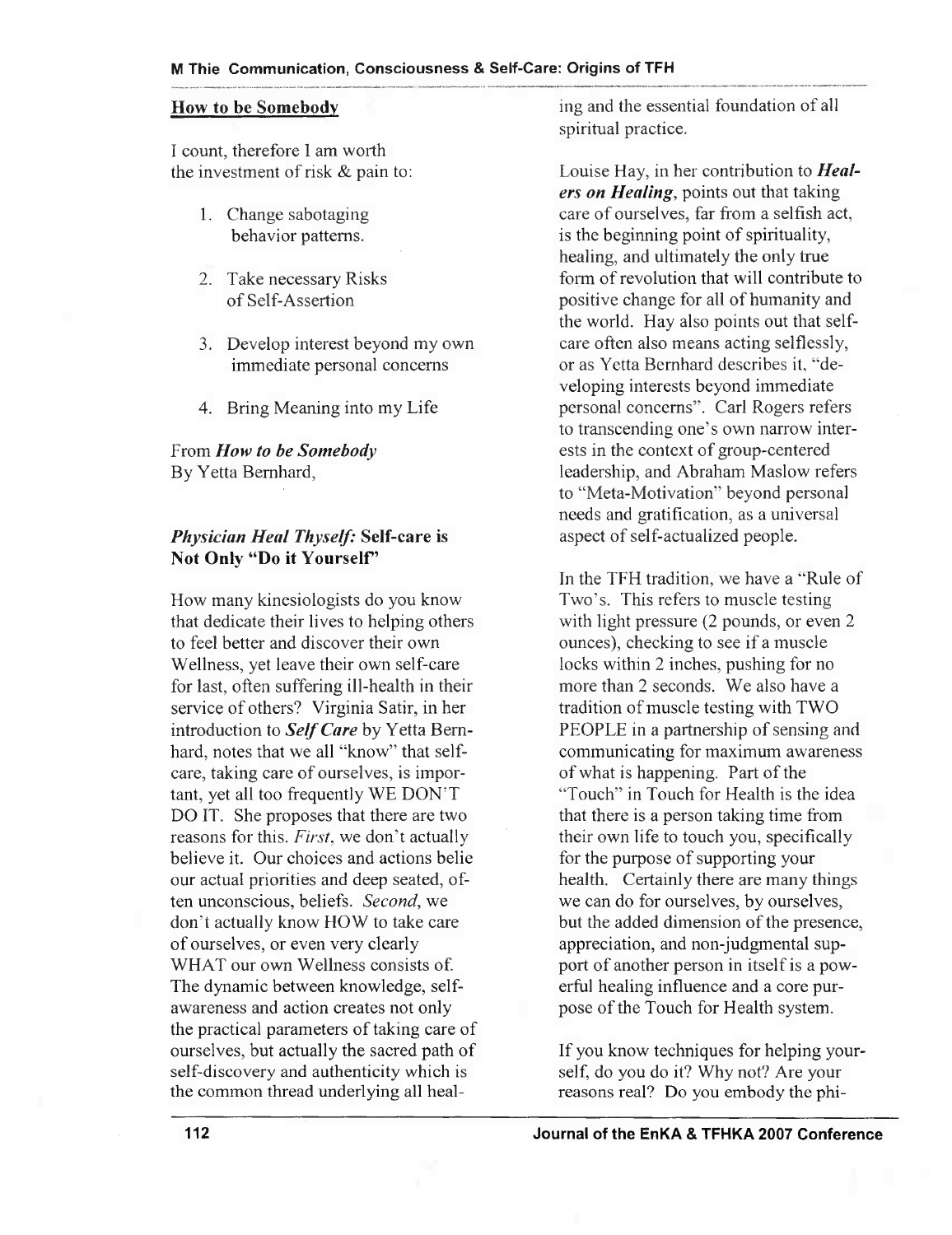losophy that you teach, practice what you preach, walk your own talk? If you advocate dialogue, touch and energy balancing for others, do you proactively and assertively seek this out for yourself? Where you recognize the need for something more than you can do for yourself, or achieve through subtle energy balancing, do you seek out help of appropriate nature, whether that be office assistance, tax preparation, medical care, psychological or spiritual counseling?

Bernie Siegel in *Healers on Healing*  emphasizes the responsibility of therapists to take care of themselves, "Perhaps most importantly, a therapist must live his or her own message. This does not mean we are perfect.... I must forgive myself. .. just as I forgive my patients." Part of our work in taking care of others has to include taking care of ourselves.

# Goals for Me

*In want to love you without clutching, Appreciate you without judging Join you without invading Invite you without demanding, Leave you without guilt Criticize you Without blaming, And help you without insulting. Ifl can have the same from you Then we can truly meet and enrich each other.* 

# From *Making Contact*, by V. Satir

Virginia Satir's beautiful poem, Goals for Me, provides us with a valuable insight into the attitude that we cultivate when we support another person to explore their issues, symptoms, and positive life goals through dialogue in the

self-responsibility model. Although many psychologists employ kinesiology and energy balancing, kinesiology teachings generally do not pretend to train us to analyze, diagnose or treat psychological processes and conditions. We don't attempt to solve people's problems or tell them what to do with their lives. Instead we come from a place of respect for each individual's inner resources, seeking mainly to reflect and help clarify what they already know about themselves, consciously or unconsciously.

We make concrete measures of life experience, pain, suffering, conditions, symptoms, but look beyond problems to fix, seeking out a clear vision of functional goals and positive descriptions of individual Wellness. Frequently the Goal-setting process "is the balance." Simply supporting a person through a process of communication to develop their own awareness is transfonnative and begins to create the health and wellness that we imagine for ourselves. This is achieved through conscious conversation, but also through monitoring our postures, attitudes, and energy through the muscle/meridian balancing process.

# The Problem of Diagnosis

In his seminal work, Client Centered Care, Carl Rogers points out that this approach is NOT built on diagnosis, but rather, the design of the process is therapeutic from the first contact, based on the type of atmosphere and relationship that is developed. It is an atmosphere of acceptance that is neither approval nor disapproval. Rather it derives from the assumption that "the client is the only one who has the potentiality of knowing fully the dynamics of his perceptions and his behavior... the primary locus of responsibility [is] kept with the client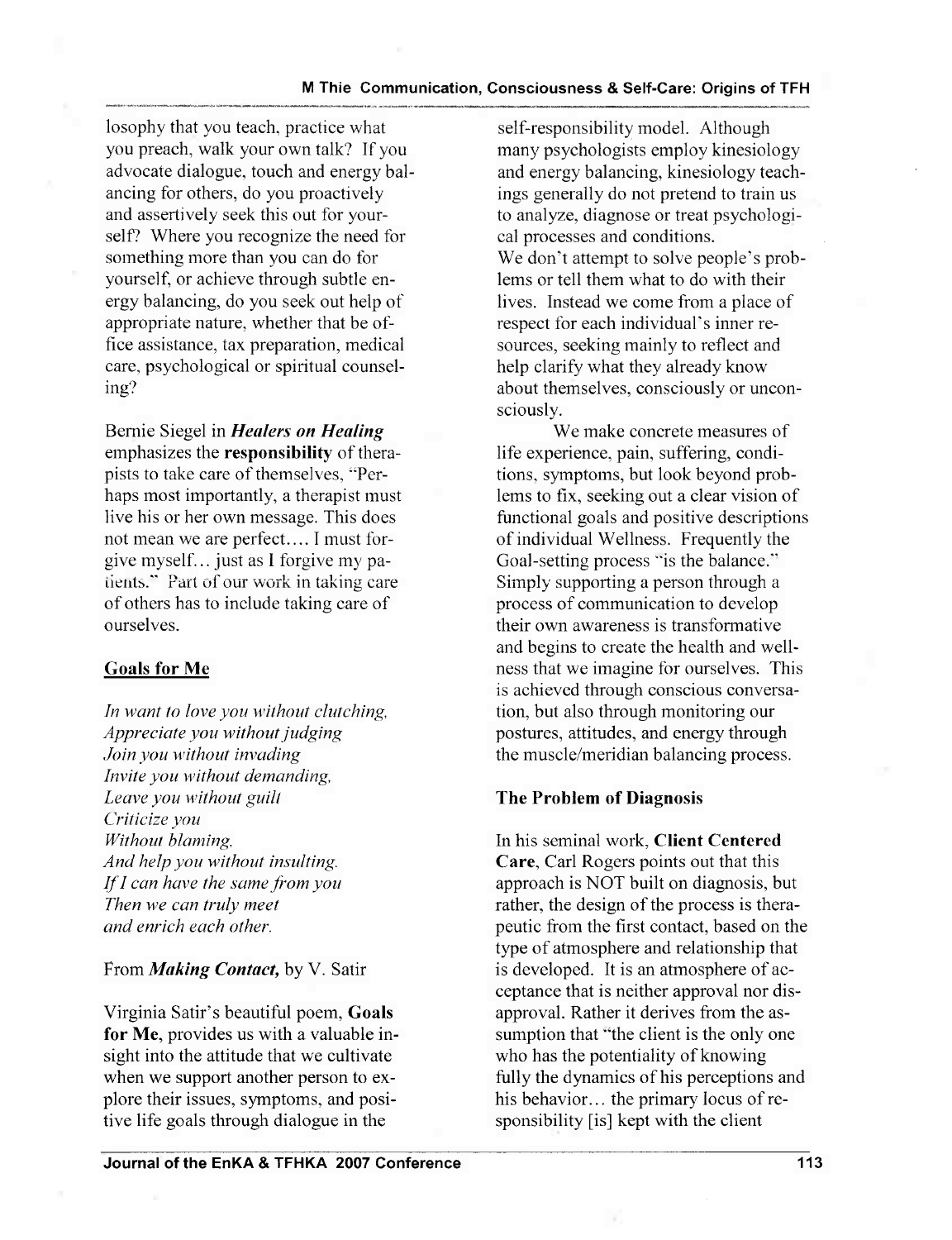throughout [the process] *which is important even in dealing with organic ills."* 

While Rogers defers for the most part to Medical Science and Diagnosis in the effective treatment of physical ailments, his observation in relation to mental, emotional or social "conditions" resonate with the holistic approach to health in general, "Prescriptive treatment is generally palliative and superficial." Reductionism of human lives to specific problems to be fixed with specific treatments, the disease model of cause and cure, is generally found to be ineffective when applied to the process of "selfactualization." A more holistic process of client-centered (rather than disease or treatment centered) therapy has a different focus: "the client's awareness of his attitudes and perceptions as residing in him, rather than in the object of his attitudes and perceptions."

Deeper self-understanding, integrating perception, behavior and self-awareness, all contribute to an overall sense of independence, effectiveness, satisfaction and enjoyment in life. Rather than direct, analyze or advise the client, the emphasis is on individually self-selected definitions of health and Wellness, and strategies for coping or self-development to recognize, enrich, reinforce and reproduce experiences of personal best and optimum performance. Through a process that looks like "just listening" but employs a good deal of skill and training in active and reflective listening, the individual is empowered as the primary actor in the drama of their own life.

Carl Rogers, in his introduction to his book, On Personal Power, quotes Gertrude Stein, "It is not what Paris gives you; it is what she does not take away." This is the same magic in the safe and gentle approach of personal empowerment through client-centered care, "It is not that this approach gives power to the person; it never takes it away."

#### Taking Care of Number One: The Constant Pie vs. "Giving it all away"

Rogers relates his gradual understanding of the political implications of his philosophy and technique of the clientcentered approach. While 'political' can be narrowly defined as the processes of power and control within governments and institutions, he eventually came to see that his work was radical, in the sense of going to the root and foundations of human interactions, and revolutionary in the sense of creating distinct and lasting change. This is immediately apparent in the case of an individual client experiencing personal transformation, but also has resounding implications for society as a whole, and resonates with the ancient wisdom: To change the world, change yourself.

Rogers' approach was in fact radical, essentially opposite to the training of thousands of psychologists, psychiatrists, and Medical doctors which posited the therapist as the authority who must diagnose, prescribe and cure the client of their disease or dysfunction, rather than support them in their own self-discovery and eventual self-care; in the logical extreme, making the therapist ultimately obsolete!

#### Empowerment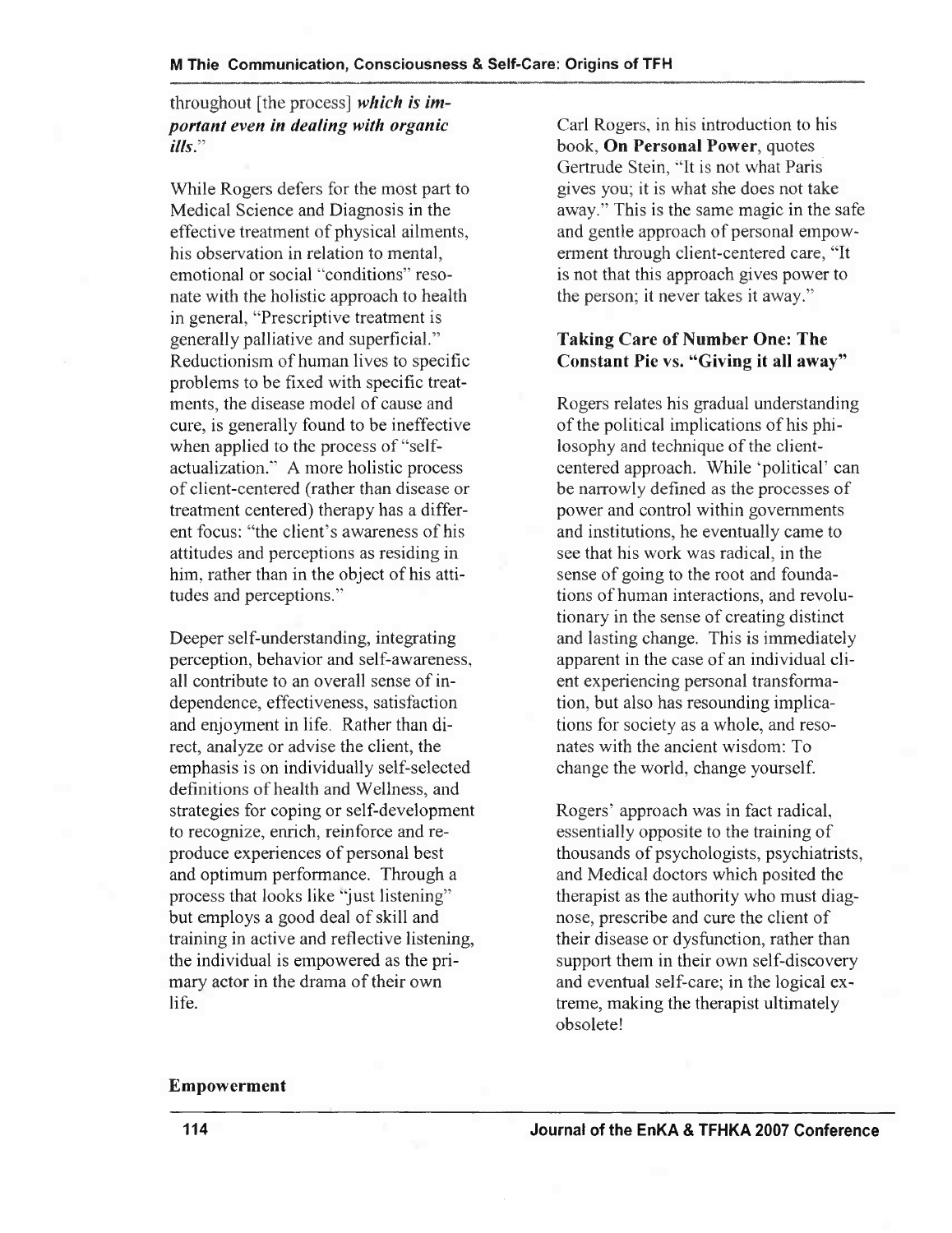### "The most effective leader is the one who can create the conditions by which he will lose his own leadership" - Thomas Gordon

When John Thie first proposed to share Applied Kinesiology techniques with lay people, embracing the dream of possibly "putting ourselves out of business," he was criticized by some for creating (perceived/feared) economic competition for doctors who had dedicated many years of study and had a vested interest in keeping certain techniques as "trade secrets." In 1990, when he "gave" to the existing Instructor Trainers (who established the International Kinesiology College) the authority of establishing international standards for TFH Instructors, and continuing the program of TFH Instructor Training, the intention was to allow for the dynamic growth of the TFH program to reach its maximum potential for the greatest public benefit.

Thomas Gordon, in his chapter, *Group Centered Leadership and Administration,* in Carl Rogers' Client Centered Therapy, extends the principles of the person-centered approach to the group: Families, Schools, Organizations, and Companies. He suggests a "... direct" relationship between the degree leadership is given over to the group and the extent to which the group will utilize the maximum potential of its members... where self-responsibility empowers the individual and creates a maximum release of constructive creativity." Gordon holds that groups, like individuals, have within them the adjustive capacities to create harmonious and productive processes and policies, provided their administration is a process of development which encourages a maximum of participation, inclusion of all members, and a right to be heard and

understood by all members in an atmosphere of safety in matters that are of concern and/or will effect each of them. He readily recognizes that it is NOT easy to transfer the non-judgmental, accepting therapeutic attitude and process to other social settings, especially the administration of organizations and businesses. Nevertheless, the alternative has its own difficulty: Authoritarian approaches tend to engender participation that is mainly reactive, negative and counterproductive.

The challenge that we face as leaders in the field of kinesiology can be seen as the logical extension of the challenge we face as facilitators, teachers, therapists, coaches and kinesiologists. It is to have the respect and the courage to take the risk of allowing space for authentic individual participation and fostering a sense of self-responsibility for having a positive impact that goes beyond narrow selfinterests.

As Louise Hay observes in *Healers on Healing, " ... we* are the government, *we*  are the churches, *we* are the medical profession. The changes are going to have to come through us. When enough people are willing to live that way, I think we will have peace on earth. And then we will begin to learn our real potential."